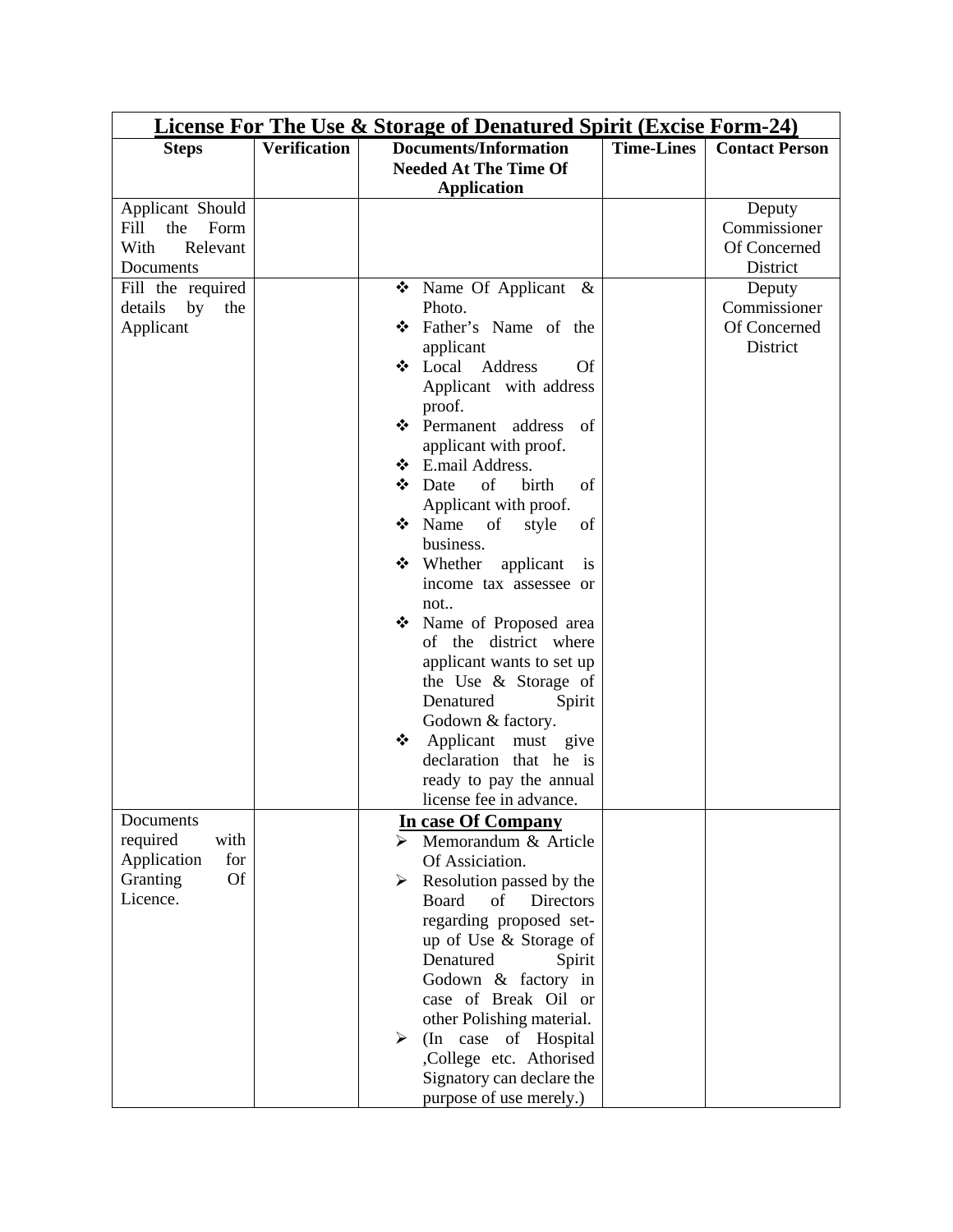|  | ➤                     | General<br>of<br>Power                                                                                                    |  |
|--|-----------------------|---------------------------------------------------------------------------------------------------------------------------|--|
|  |                       | Attorney to the applicant                                                                                                 |  |
|  |                       | the<br>Authorised<br>by                                                                                                   |  |
|  |                       | director of Board to the                                                                                                  |  |
|  |                       | Applicant for Excise                                                                                                      |  |
|  |                       | Purpose.                                                                                                                  |  |
|  | ≻                     | (In case of Hospital                                                                                                      |  |
|  |                       | ,College etc. Athorised                                                                                                   |  |
|  |                       | Signatory can declare the                                                                                                 |  |
|  |                       | representative merely for                                                                                                 |  |
|  |                       | Excise dealings.)                                                                                                         |  |
|  | ➤                     | List of Directors with                                                                                                    |  |
|  |                       | DIN No. supported<br>by                                                                                                   |  |
|  |                       | Form-32<br>issued<br>by                                                                                                   |  |
|  |                       | Company Registrar.                                                                                                        |  |
|  | ➤                     | Certificate issued<br>by                                                                                                  |  |
|  |                       | Registrar<br>Company                                                                                                      |  |
|  |                       | regarding Company not                                                                                                     |  |
|  |                       | in liquidation.                                                                                                           |  |
|  | ➤                     | Income Tax Return of                                                                                                      |  |
|  |                       | Company (Three years)                                                                                                     |  |
|  | ➤                     | <b>Balance-Sheet</b><br>of                                                                                                |  |
|  |                       | Company.                                                                                                                  |  |
|  | $\blacktriangleright$ | Character Certificate Of                                                                                                  |  |
|  |                       | applicant Issued by the<br>officer not below the                                                                          |  |
|  |                       | rank of S.D.O./D.S.P.                                                                                                     |  |
|  |                       | issued within six months                                                                                                  |  |
|  |                       | $% \left( \left( \mathcal{A},\mathcal{A}\right) \right) =\left( \mathcal{A},\mathcal{A}\right)$ of<br>from<br>the<br>date |  |
|  |                       | application.                                                                                                              |  |
|  | ➤                     | Rent Agreement Deed of                                                                                                    |  |
|  |                       | Proposed Site or if own                                                                                                   |  |
|  |                       | relevant papers.                                                                                                          |  |
|  | ➤                     | Affidavit regarding no                                                                                                    |  |
|  |                       | dues of excise or any                                                                                                     |  |
|  |                       | other<br>Government                                                                                                       |  |
|  |                       | Department.                                                                                                               |  |
|  |                       | Affidavit<br>regarding                                                                                                    |  |
|  |                       | company not black listed                                                                                                  |  |
|  |                       | in any state.                                                                                                             |  |
|  | ≻                     | (In case of<br>Hospital                                                                                                   |  |
|  |                       | ,College etc. no necessity                                                                                                |  |
|  |                       | of above.)                                                                                                                |  |
|  | ≻                     | Affidavit<br>regarding                                                                                                    |  |
|  |                       | applicant Company or                                                                                                      |  |
|  |                       | applicant<br>has<br>not                                                                                                   |  |
|  |                       | punished<br>under                                                                                                         |  |
|  |                       | N.D.P.S.,<br>Excise                                                                                                       |  |
|  |                       | Act, Molasses Act, I.P.C.                                                                                                 |  |
|  |                       | or any Criminal Act                                                                                                       |  |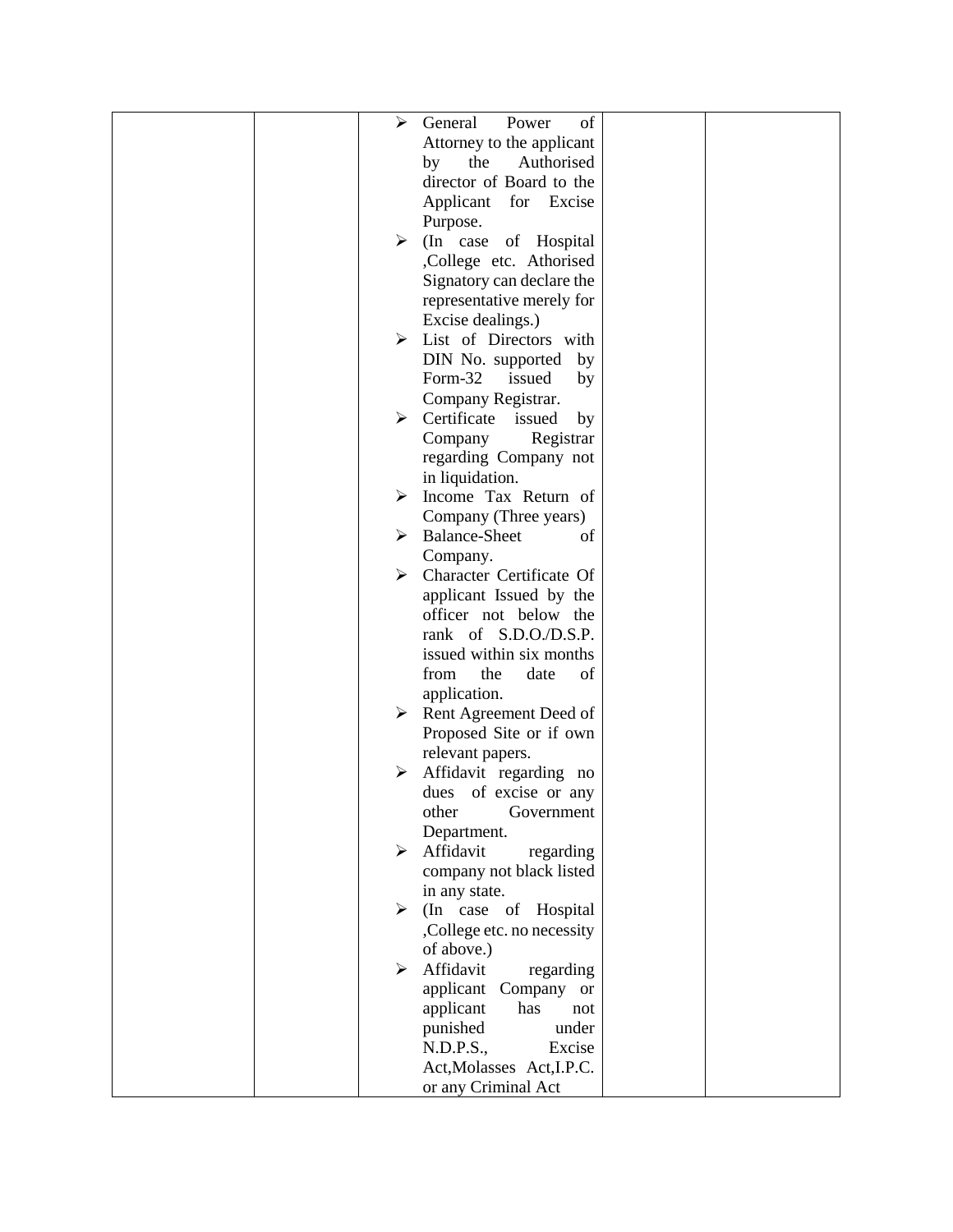|  | $\blacktriangleright$ | Three Blue Print Map Of                   |  |
|--|-----------------------|-------------------------------------------|--|
|  |                       | Proposed Use & Storage                    |  |
|  |                       | denatured<br>spirit                       |  |
|  |                       | godown.licence                            |  |
|  |                       | premises with marked                      |  |
|  |                       | consisting<br>spaces                      |  |
|  |                       | signature<br>of                           |  |
|  |                       | Applicant, Enquiry                        |  |
|  |                       | Officer, District Excise                  |  |
|  |                       | Officer<br>&<br>Deputy                    |  |
|  |                       | Commissioner of district                  |  |
|  | ≻                     | Sales Tax Registration &                  |  |
|  |                       | Sale<br>Clearence<br>tax                  |  |
|  |                       | Certificate<br>from<br>the                |  |
|  |                       | Tax<br>Sales<br>concerned                 |  |
|  |                       | Authority<br>where                        |  |
|  |                       | company is presently                      |  |
|  |                       | working and also NOC                      |  |
|  |                       | from the authority of                     |  |
|  |                       | Proposed business area.                   |  |
|  |                       | $\triangleright$ (In case of Hospital     |  |
|  |                       | ,College etc. no necessity                |  |
|  |                       | of above.)                                |  |
|  |                       | $\triangleright$ Enquiry report of Excise |  |
|  |                       | Officer.                                  |  |
|  | ≻                     | Fire Proof certificate of                 |  |
|  |                       | Godown/Factory<br>from                    |  |
|  |                       | concerned Authrity.                       |  |
|  | ≻                     | Self-attested<br>Aadhaar                  |  |
|  |                       | Card/Pan Card                             |  |
|  |                       |                                           |  |
|  |                       |                                           |  |
|  |                       | <b>Incase Of Partnership Firm</b>         |  |
|  | ≻                     | Registered Partnership                    |  |
|  |                       | Deed.                                     |  |
|  |                       | Joint conscent of every                   |  |
|  |                       | regarding<br>partners                     |  |
|  |                       | establishment of Use &                    |  |
|  |                       | Storage of Denatured                      |  |
|  |                       | Spirit                                    |  |
|  | ⋗                     | General<br>Power<br>of                    |  |
|  |                       | Attorney to the applicant                 |  |
|  |                       | by the Partners to the                    |  |
|  |                       | applicant<br>for<br>excise                |  |
|  |                       | purpose.                                  |  |
|  |                       | $\triangleright$ List of Partners with    |  |
|  |                       | $\&$<br>Permanent<br>Local                |  |
|  |                       | Address Proof.                            |  |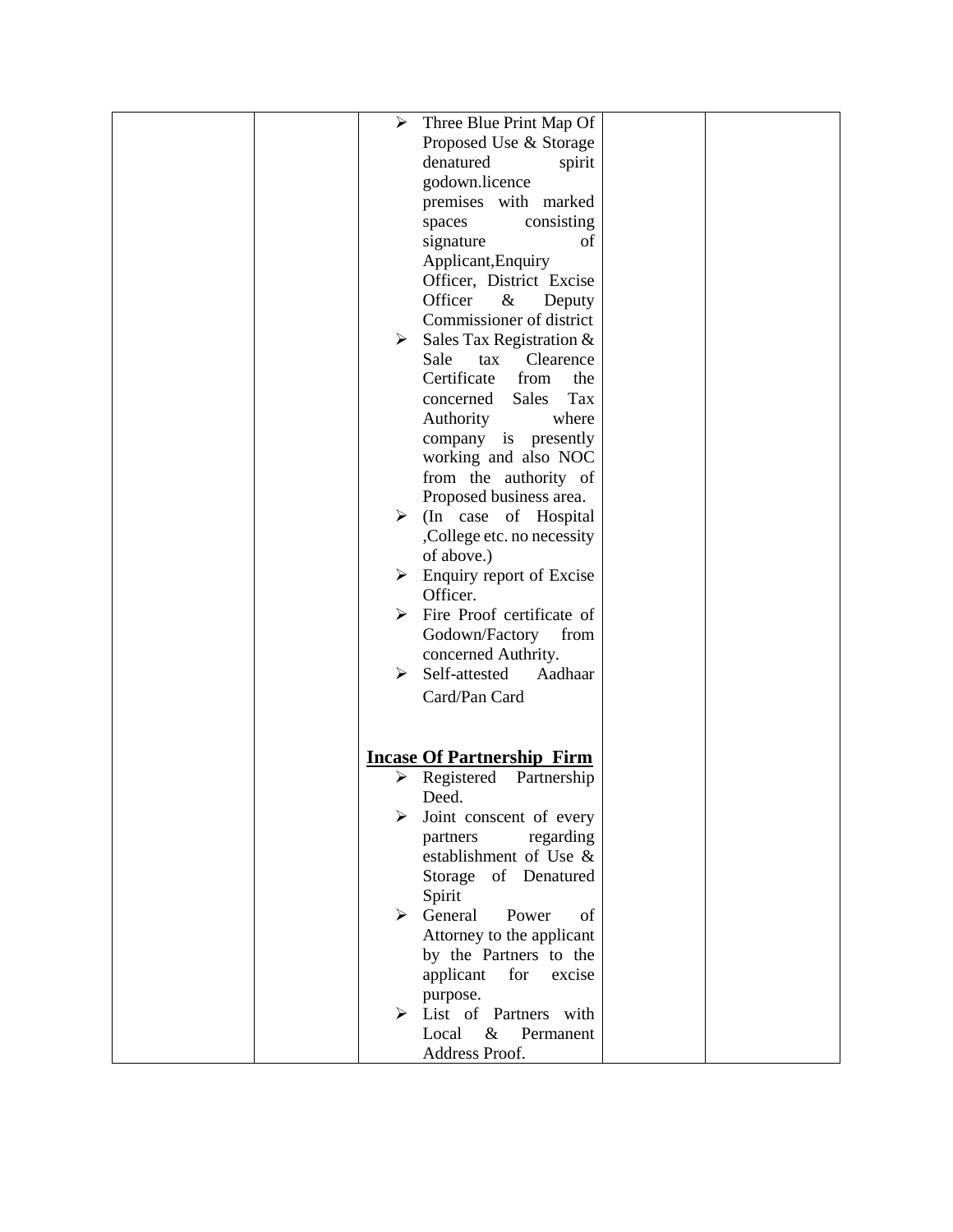|  | ➤ | Income Tax Return of                      |  |
|--|---|-------------------------------------------|--|
|  |   | Partnership Firm (Three                   |  |
|  |   | years).                                   |  |
|  |   | $\triangleright$ Balance-Sheet of Firm.   |  |
|  |   | $\triangleright$ Character Certificate Of |  |
|  |   | applicant Issued by the                   |  |
|  |   | officer not below the                     |  |
|  |   | rank of S.D.O./D.S.P.                     |  |
|  |   | issued within six months                  |  |
|  |   | of<br>from<br>the<br>date                 |  |
|  |   | application.                              |  |
|  |   | $\triangleright$ Character Certificate Of |  |
|  |   | every Partners Issued by                  |  |
|  |   | the officer not below the                 |  |
|  |   | rank of S.D.O./D.S.P.                     |  |
|  |   | issued within six months                  |  |
|  |   | the<br>from<br>date<br>of                 |  |
|  |   | application.                              |  |
|  | ≻ | Declaration Of Firm's                     |  |
|  |   | Partner that who will                     |  |
|  |   | Excise<br>represent<br>in                 |  |
|  |   | Department.                               |  |
|  | ≻ | Affidavit regarding no                    |  |
|  |   | dues of excise or any                     |  |
|  |   | other<br>Government                       |  |
|  |   | Department.                               |  |
|  | ➤ | Affidavit<br>regarding                    |  |
|  |   | applicant<br>partnership                  |  |
|  |   | firm or applicant has not                 |  |
|  |   | punished<br>under                         |  |
|  |   | N.D.P.S.,<br>Excise                       |  |
|  |   | Act, Molasses Act, I.P.C                  |  |
|  | ➤ | Affidavit regarding Firm                  |  |
|  |   | is not black listed in any                |  |
|  |   | state.                                    |  |
|  |   | Sales Tax Registration &                  |  |
|  |   | Sale<br>Clearence<br>tax                  |  |
|  |   | Certificate<br>from<br>the                |  |
|  |   | <b>Sales</b><br>Tax<br>concerned          |  |
|  |   | Authority where firm is                   |  |
|  |   | presently working.                        |  |
|  |   | $\triangleright$ Three Blue Print Map Of  |  |
|  |   | Proposed Use & Storage                    |  |
|  |   | of Denatured<br>Spirit                    |  |
|  |   | Godown/Factory<br>with                    |  |
|  |   | marked<br>spaces                          |  |
|  |   | consisting signature of                   |  |
|  |   | Applicant, Enquiry                        |  |
|  |   | Officer, District Excise                  |  |
|  |   | Officer<br>$\&$<br>Deputy                 |  |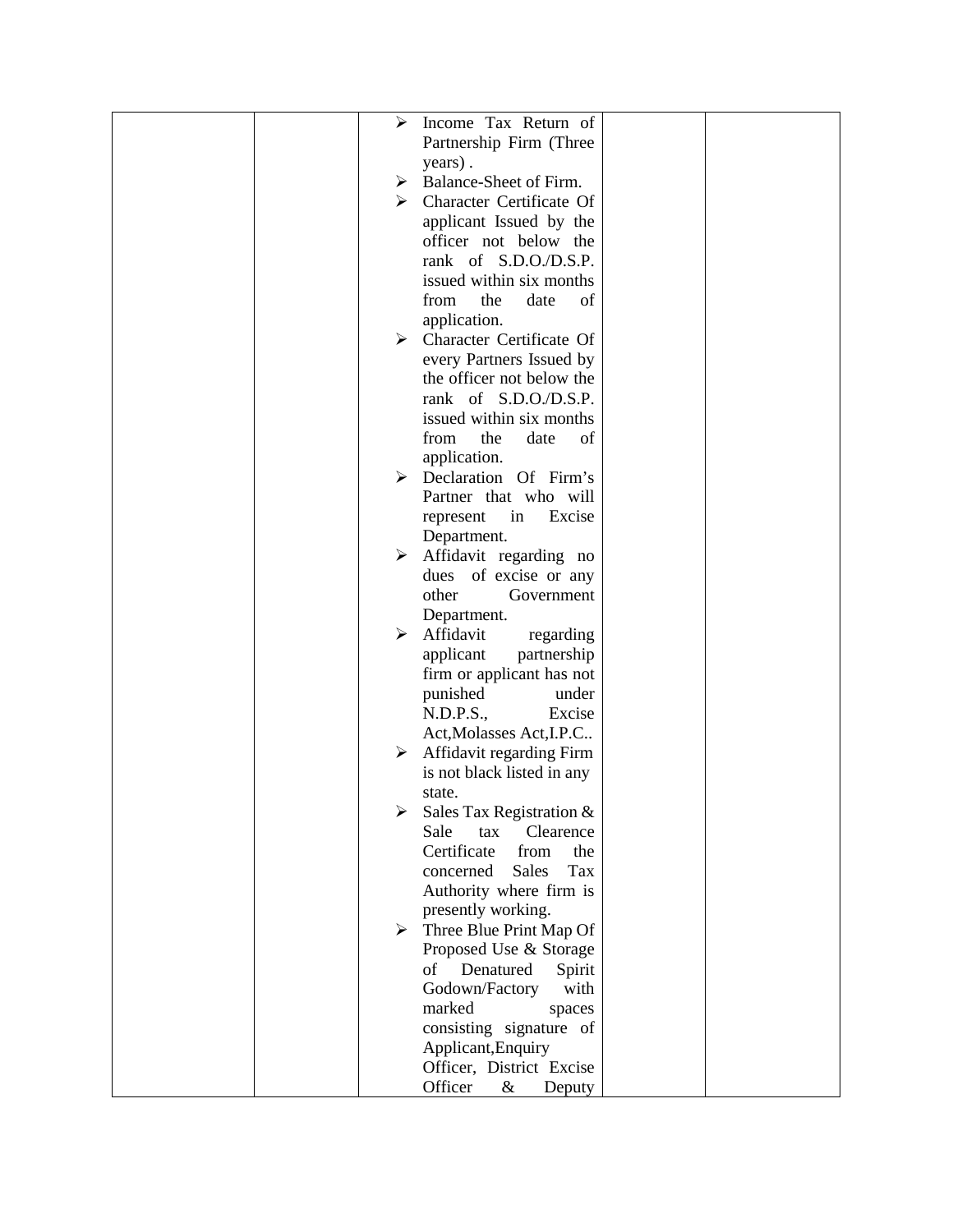|  |             | Commissioner<br>of                         |  |
|--|-------------|--------------------------------------------|--|
|  |             | district.                                  |  |
|  |             |                                            |  |
|  | ➤           | Enquiry report of Excise                   |  |
|  |             | Officer.                                   |  |
|  |             | $\triangleright$ Fire Proof certificate of |  |
|  |             | Godown/Factory<br>from                     |  |
|  |             | concerned Authrity.                        |  |
|  | ➤           | Self-attested<br>Aadhaar                   |  |
|  |             | Card/Pan Card & Rent                       |  |
|  |             |                                            |  |
|  |             | Agreement                                  |  |
|  |             | <b>Incase Of Proprietorship</b>            |  |
|  | <u>Firm</u> |                                            |  |
|  | ≻           | Registered                                 |  |
|  |             | Proprietorship Deed.                       |  |
|  | ≻           | General<br>Power<br>of                     |  |
|  |             |                                            |  |
|  |             | Attorney to the applicant                  |  |
|  |             | by the Proprietor to the                   |  |
|  |             | applicant for<br>excise                    |  |
|  |             | purpose.                                   |  |
|  |             | $\triangleright$ Local & Permanent         |  |
|  |             | Address Proof.                             |  |
|  | ⋗           | Income Tax Return of                       |  |
|  |             | Proprietorship<br>Firm                     |  |
|  |             | (Three years).                             |  |
|  |             | $\triangleright$ Balance-Sheet of Firm.    |  |
|  | ➤           | Character Certificate Of                   |  |
|  |             | applicant<br>proprietor                    |  |
|  |             | issued by the officer not                  |  |
|  |             | below<br>the<br>rank<br>of                 |  |
|  |             | S.D.O.D.S.P.<br>issued                     |  |
|  |             | within six months from                     |  |
|  |             | the date of application.                   |  |
|  |             | Declaration Of Firm's                      |  |
|  |             |                                            |  |
|  |             | Proprietor that who will                   |  |
|  |             | represent<br>in<br>Excise                  |  |
|  |             | Department.                                |  |
|  | ≻           | Affidavit regarding no                     |  |
|  |             | of excise or any<br>dues                   |  |
|  |             | other<br>Government                        |  |
|  |             | Department.                                |  |
|  | ➤           | Affidavit<br>regarding                     |  |
|  |             | applicant proprietorship                   |  |
|  |             | firm or applicant has not                  |  |
|  |             | punished<br>under                          |  |
|  |             | N.D.P.S.,<br>Excise                        |  |
|  |             | Act, Molasses Act, I.P.C                   |  |
|  | ≻           | Affidavit regarding Firm                   |  |
|  |             | is not black listed in any                 |  |
|  |             | state.                                     |  |
|  |             |                                            |  |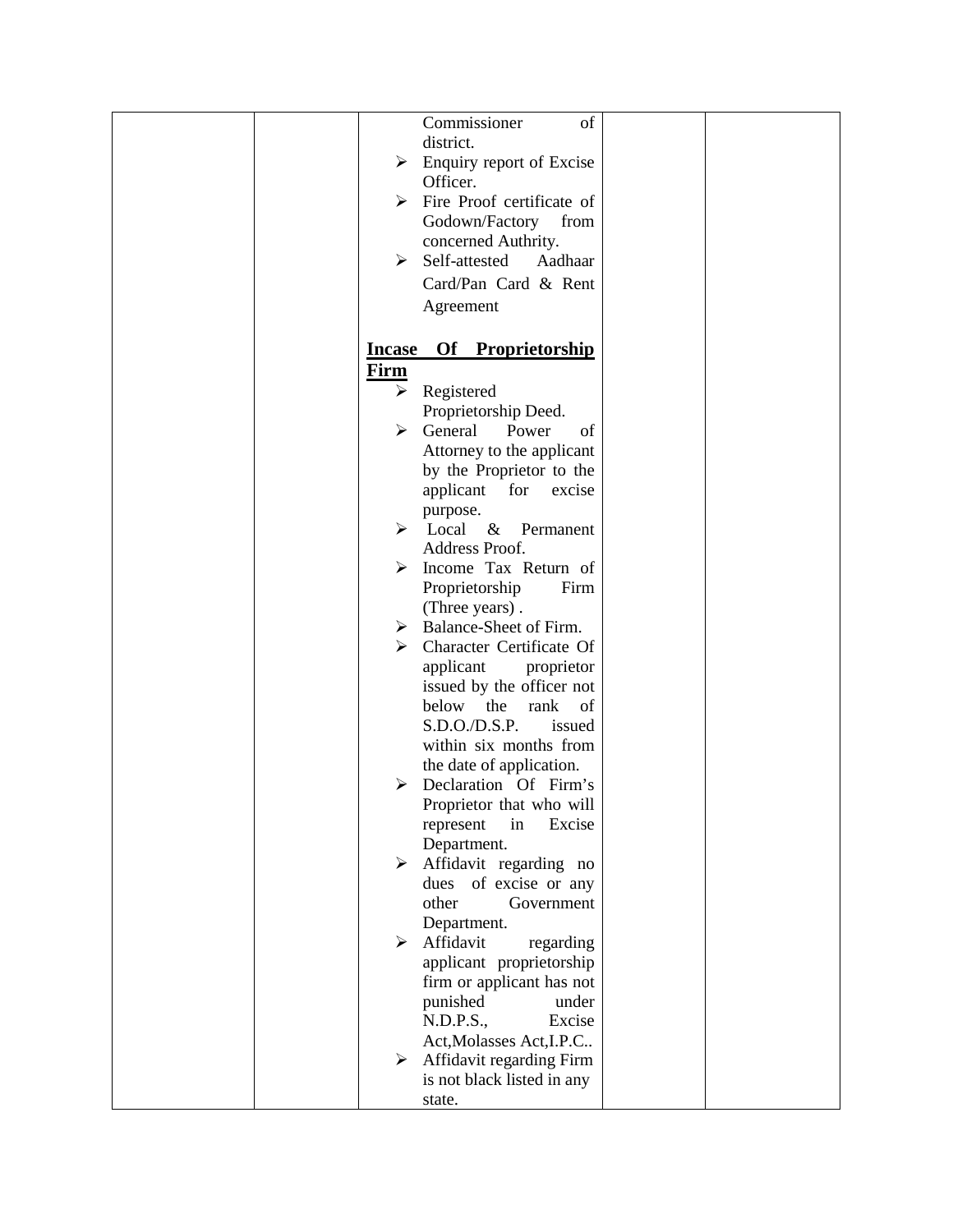|  | ➤<br>Sales Tax Registration &                           |  |
|--|---------------------------------------------------------|--|
|  | Sale<br>Clearence<br>tax                                |  |
|  | Certificate<br>from<br>the                              |  |
|  | <b>Sales</b><br>Tax<br>concerned                        |  |
|  | Authority where firm is                                 |  |
|  | presently working.                                      |  |
|  | $\triangleright$ Three Blue Print Map Of                |  |
|  | Proposed use & storage                                  |  |
|  | denatured<br>spirit                                     |  |
|  | godown/factory<br>with                                  |  |
|  | marked<br>spaces                                        |  |
|  | consisting signature of                                 |  |
|  | Applicant, Enquiry                                      |  |
|  | Officer, District Excise                                |  |
|  | Officer<br>$\&$<br>Deputy                               |  |
|  | Commissioner<br>of                                      |  |
|  | district.                                               |  |
|  | Fire Proof certificate of<br>➤                          |  |
|  | Godown/factory<br>from                                  |  |
|  | concerned Authrity.                                     |  |
|  | Self-attested<br>≻<br>Aadhaar                           |  |
|  | Card/Pan Card & Rent                                    |  |
|  | Agreement                                               |  |
|  |                                                         |  |
|  |                                                         |  |
|  | <b>Incase Of Individual</b>                             |  |
|  | Declaration<br>by<br>the                                |  |
|  | applicant that who will                                 |  |
|  | in<br>Excise<br>represent                               |  |
|  | Department<br>regarding                                 |  |
|  | Excise purpose.                                         |  |
|  | Income Tax Return of<br>⋗                               |  |
|  | Applicant. (Three years)                                |  |
|  |                                                         |  |
|  | In case of Non-assesse<br>⋗                             |  |
|  | affidavit regarding it.                                 |  |
|  | Character Certificate Of<br>≻                           |  |
|  | applicant issued by the                                 |  |
|  | officer not below the                                   |  |
|  | rank of S.D.O./D.S.P.                                   |  |
|  | issued within six months                                |  |
|  | from<br>the<br>date<br>of                               |  |
|  | application.                                            |  |
|  | Affidavit regarding no<br>≻<br>of excise or any<br>dues |  |
|  | other<br>Government                                     |  |
|  | Department.                                             |  |
|  | Affidavit<br>regarding<br>⋗                             |  |
|  |                                                         |  |
|  |                                                         |  |
|  | applicant<br>has<br>not<br>convicted<br>under           |  |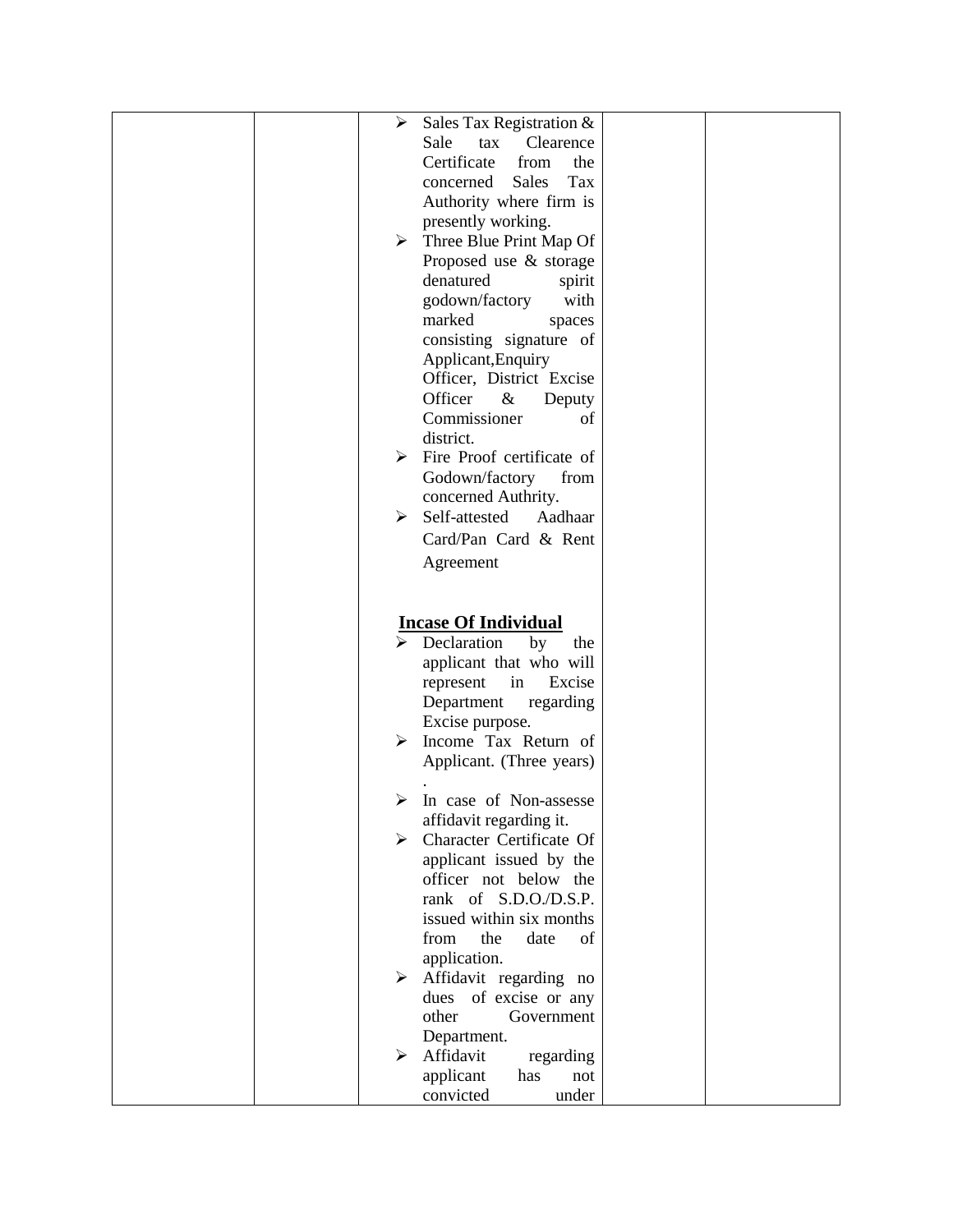|  |   | N.D.P.S.,<br>Excise                        |  |
|--|---|--------------------------------------------|--|
|  |   | Act, Molasses Act, I.P.C.                  |  |
|  |   | or any criminal offence.                   |  |
|  | ≻ | Sales Tax Registration &                   |  |
|  |   | Sale<br>Clearence<br>tax                   |  |
|  |   | Certificate<br>from<br>the                 |  |
|  |   | <b>Sales</b><br>Tax<br>concerned           |  |
|  |   | Authority if applicant is                  |  |
|  |   | presently working.                         |  |
|  |   | $\triangleright$ Three Blue Print Map Of   |  |
|  |   | Proposed use & storage                     |  |
|  |   | deatured<br>spirit                         |  |
|  |   | godown/factory<br>with                     |  |
|  |   | marked<br>spaces                           |  |
|  |   | consisting signature of                    |  |
|  |   | Applicant,<br>Enquiry                      |  |
|  |   | Officer, District Excise                   |  |
|  |   | Officer<br>$\&$<br>Deputy                  |  |
|  |   | Commissioner<br>of                         |  |
|  |   | district.                                  |  |
|  | ≻ | Enquiry report of Excise                   |  |
|  |   | Officer.                                   |  |
|  |   | $\triangleright$ Fire Proof certificate of |  |
|  |   | Godown from concerned                      |  |
|  |   | Authrity.                                  |  |
|  | ≻ | Solvency<br>Certificate                    |  |
|  |   | issued<br>from<br>Revenue                  |  |
|  |   | Officer not below the                      |  |
|  |   | rank of C.O.                               |  |
|  | ➤ | Self-attested<br>Aadhaar                   |  |
|  |   | Card/Pan Card & Rent                       |  |
|  |   | Agreement                                  |  |
|  |   |                                            |  |
|  |   | In case Of Hospital/                       |  |
|  |   | <b>Other Institution</b>                   |  |
|  |   | Hospital<br>of<br>case<br>In               |  |
|  |   | ,College etc. Athorised                    |  |
|  |   | Signatory can declare the                  |  |
|  |   | purpose of use merely.                     |  |
|  | ≻ | In<br>case<br>of Hospital                  |  |
|  |   | ,College etc. Athorised                    |  |
|  |   | Signatory can declare the                  |  |
|  |   | representative merely for                  |  |
|  |   | Excise dealings.                           |  |
|  | ≻ | Rent Agreement Deed of                     |  |
|  |   | Proposed Site or if own                    |  |
|  |   | relevant papers.                           |  |
|  |   | Affidavit regarding no                     |  |
|  |   | dues of excise or any                      |  |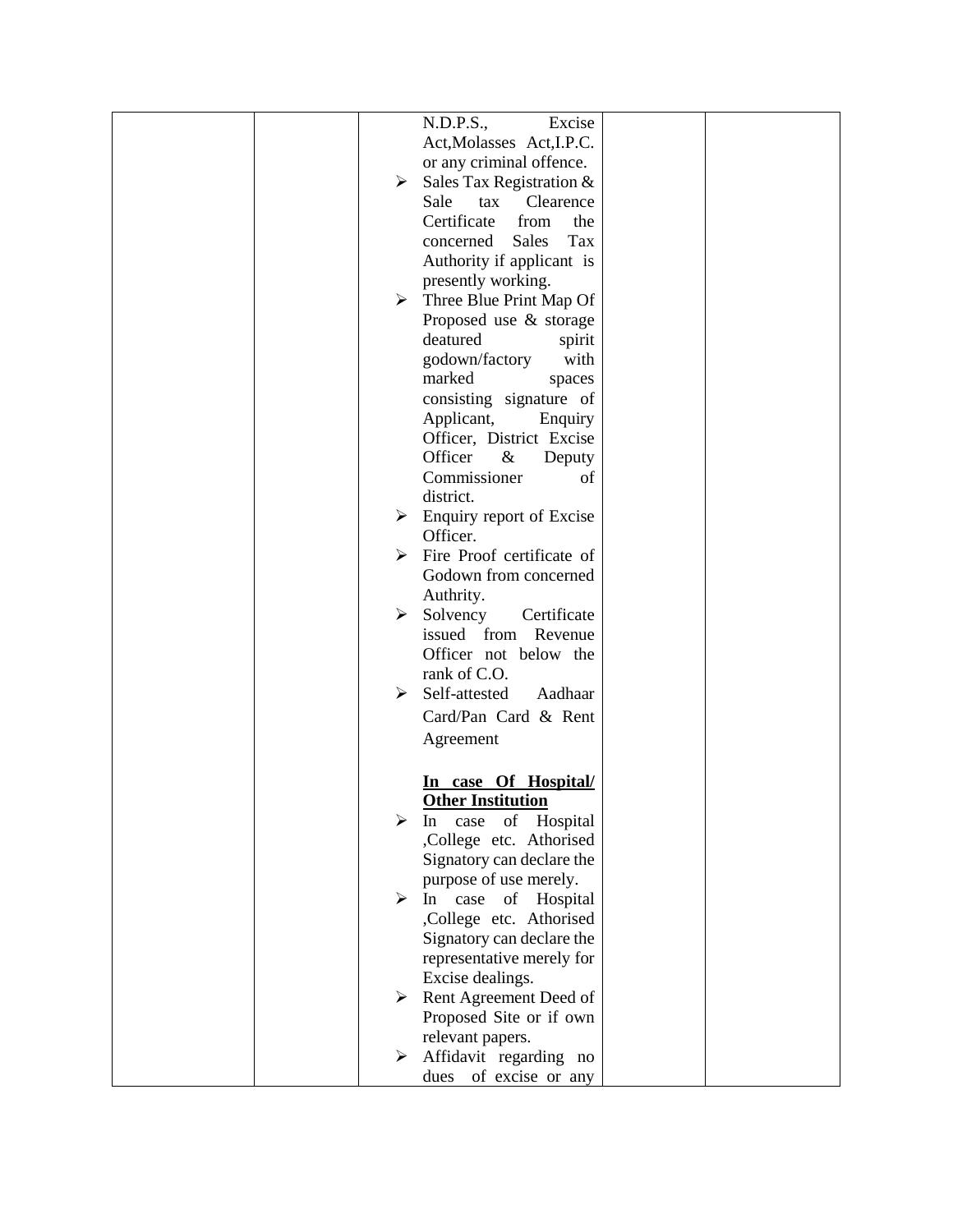|                     |                       | other<br>Government                        |            |           |
|---------------------|-----------------------|--------------------------------------------|------------|-----------|
|                     |                       |                                            |            |           |
|                     |                       | Department.                                |            |           |
|                     | ≻                     | Affidavit<br>regarding                     |            |           |
|                     |                       | applicant/institution has                  |            |           |
|                     |                       | convicted<br>under<br>not                  |            |           |
|                     |                       | N.D.P.S.,<br>Excise                        |            |           |
|                     |                       | Act, Molasses Act, I.P.C.                  |            |           |
|                     |                       | or any criminal offence.                   |            |           |
|                     | ≻                     | Three Blue Print Map Of                    |            |           |
|                     |                       | Proposed use & storage                     |            |           |
|                     |                       | deatured spirit godown                     |            |           |
|                     |                       | with<br>marked<br>spaces                   |            |           |
|                     |                       | consisting signature of                    |            |           |
|                     |                       |                                            |            |           |
|                     |                       | Applicant,<br>Enquiry                      |            |           |
|                     |                       | Officer, District Excise                   |            |           |
|                     |                       | Officer<br>$\&$<br>Deputy                  |            |           |
|                     |                       | Commissioner<br>of                         |            |           |
|                     |                       | district.                                  |            |           |
|                     | ➤                     | Enquiry report of Excise                   |            |           |
|                     |                       | Officer.                                   |            |           |
|                     |                       | $\triangleright$ Fire Proof certificate of |            |           |
|                     |                       | Godown from concerned                      |            |           |
|                     |                       | Authority.                                 |            |           |
|                     | ≻                     | Sales Tax Registration &                   |            |           |
|                     |                       | Clearence<br>Sale<br>tax                   |            |           |
|                     |                       | Certificate<br>from<br>the                 |            |           |
|                     |                       | Sales<br>Tax<br>concerned                  |            |           |
|                     |                       | Authority.                                 |            |           |
|                     | $\blacktriangleright$ | Character Certificate Of                   |            |           |
|                     |                       | applicant issued by the                    |            |           |
|                     |                       |                                            |            |           |
|                     |                       | officer not below the                      |            |           |
|                     |                       | rank of S.D.O./D.S.P.                      |            |           |
|                     |                       | issued within six months                   |            |           |
|                     |                       | the<br>from<br>date<br>of                  |            |           |
|                     |                       | application.                               |            |           |
|                     | ⋗                     | Self-attested<br>Aadhaar                   |            |           |
|                     |                       | Card/Pan Card & Rent                       |            |           |
|                     |                       | Agreement                                  |            |           |
|                     |                       |                                            |            |           |
| Application         |                       |                                            |            | D.C. Of   |
| Should<br>be        |                       |                                            |            | concerned |
| submitted at D.C.   |                       |                                            |            | District. |
| Office with all     |                       |                                            |            |           |
| document            |                       |                                            |            |           |
| mentioned either    |                       |                                            |            |           |
| for grant of letter |                       |                                            |            |           |
| of intent/licence   |                       |                                            |            |           |
| D.C. will verify    |                       |                                            | 21 working | D.C. Of   |
| the<br>required     |                       |                                            | days       | concerned |
| documents           |                       |                                            |            | District. |
|                     |                       |                                            |            |           |